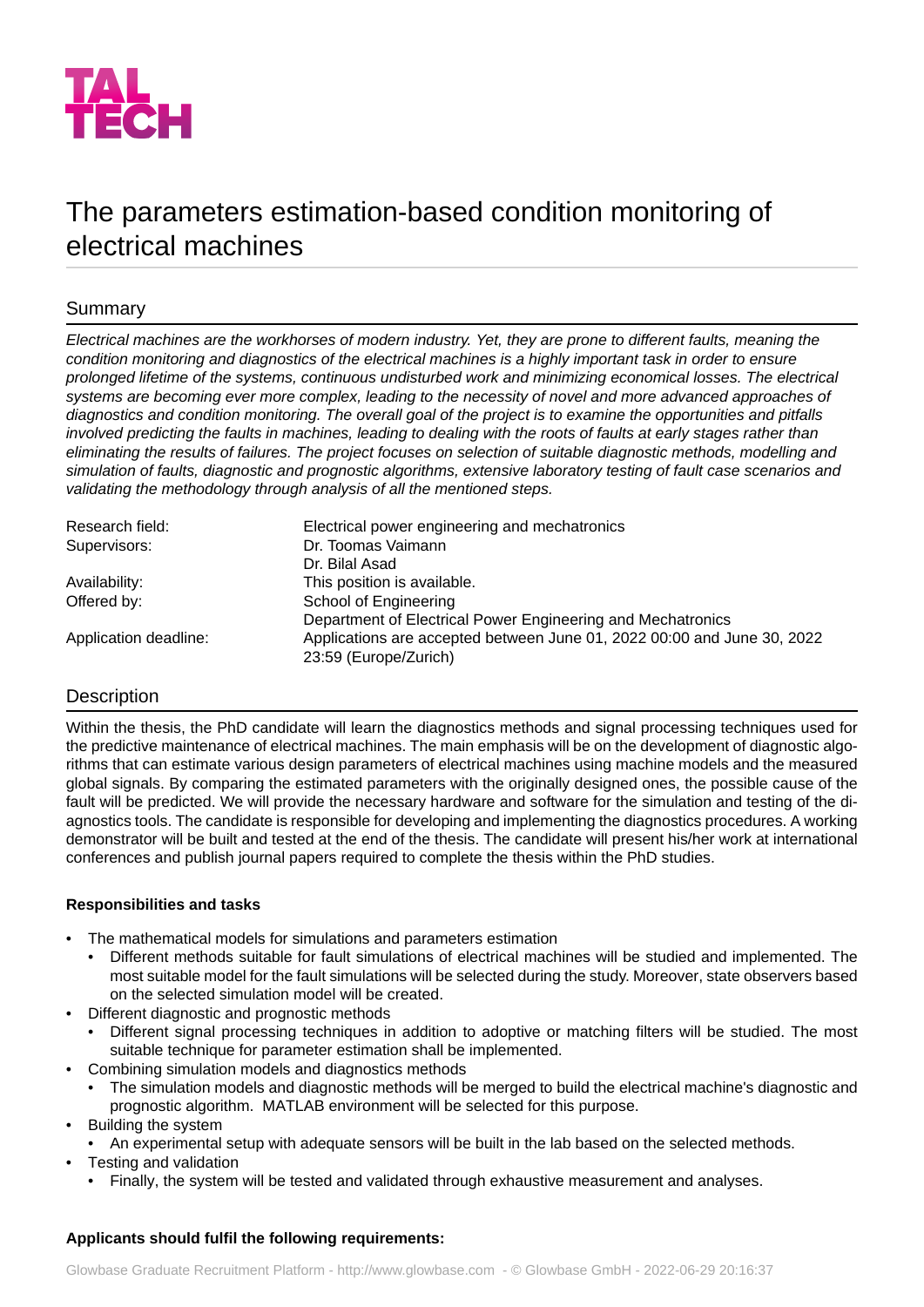

- a master's degree in electrical engineering (preferably with focus on electrical machines)
- a clear interest in the topic of the position
- excellent command of English
- strong and demonstrable writing and analytical skills
- capacity to work both as an independent researcher and as part of an international team
- capacity and willingness to help in organizational tasks relevant to the project

#### **The following experience is beneficial:**

- Theoretical and experimental basics of electrical machines
- Knowledge of advanced electrical machine design theory
- Programming in C++/ MATLAB
- Signal processing and digital filter design
- Working knowledge of optimization theory
- Basic knowledge of stochastic processes and probability theory
- Basics of vector calculus and linear algebra

The candidate should submit a research plan for the topic, including the overall research strategy. The candidate can expand on the listed research questions and tasks, and propose theoretical lenses to be used.

#### **We offer:**

- 4-year PhD position in the leading electrical machines research group in Estonia with a large portfolio of dedicated research, industrial and study-oriented projects
- The chance to do high-level research in one of the most dynamic Universities and research groups in the region
- Opportunities for conference visits, research stays and networking with globally leading universities and research centers in the fields of electrical machines and diagnostics

#### **About the department**

The Department of Electrical Power Engineering and Mechatronics of Tallinn University of Technology is an interdisciplinary research center that focuses on socially relevant and future-oriented research and teaching issues related to power engineering and mechatronics. The mission of the Department is to be a leader in electrical engineering and technical studies and development projects in Estonia, known and valued in society, and a respected partner in both national and international cooperation networks and organizations.

The department educates future energy leaders and engineers at the bachelor's, master's and doctoral level. Through training courses, the department ensures lifelong learning and continuous development.

The department carries out large-scale interdisciplinary scientific research, development and professional projects, thanks to which the competence in the field of electrical energy and mechatronics continues to grow. With research, application and development services, the department increases the competitiveness of companies in both the domestic and international markets, keeping knowledge in Estonia. The department has coordinated or been a partner in numerous international projects, such as Horizon 2020, INTERREG, 7FP, Nordic Energy Research, etc.

The Department of Electrical Power Engineering and Mechatronics conducts research within seven research groups and operates state of the art laboratories with high end equipment, offering also accredited services in the fields of lighting and different electrical measurements.

The departments' focus areas are related to both domestic and global developments, such as increasing digitalization and decarbonization, decentralization and decentralization of electricity generation, and the increasing use of renewable energy sources. The department conducts research in the following relevant areas tackling the energy transition:

- optimization of electrical systems and system analysis to find possibilities for electrification and decarbonization
- diagnostics and monitoring of equipment and systems